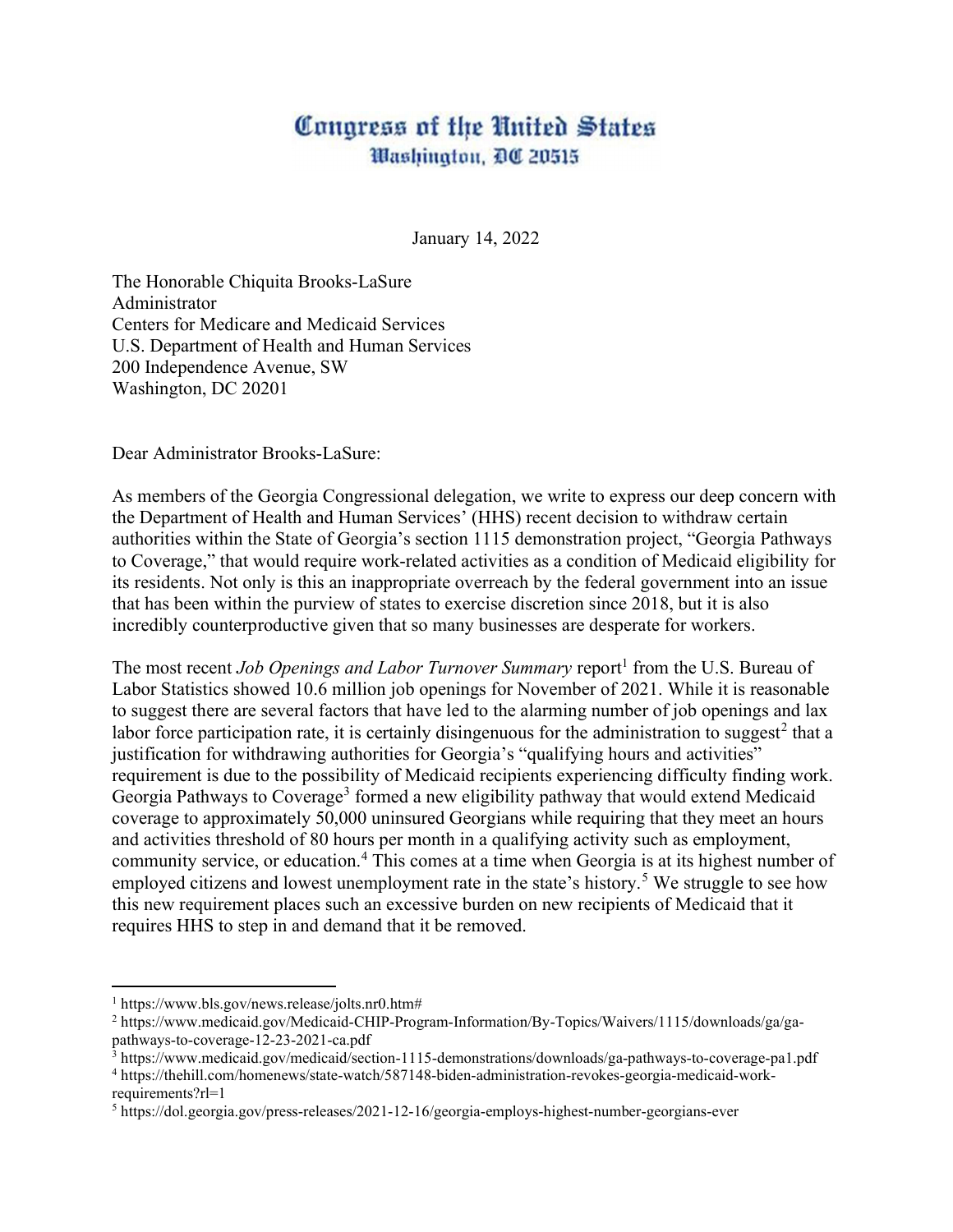The robust economic recovery from the COVID-19 pandemic that we have seen in Georgia and many other states across the country is a testament to the strength of the American work ethic and state governments determined to deploy pro-business and pro-growth policies, as opposed to burdensome mandates long past the point of effectiveness or necessity. We are deeply concerned about the message being sent to hard-working Georgians by this administration and its insistence that maintaining certain minimal work or activity requirements to receive Medicaid benefits is too much to ask of them. It should be a core responsibility of government to enact policies that empower citizens to be independent, productive members of society and to uphold the dignity of work. The administration's assault on work and insistence that it is the responsibility of the federal government to ensure heavy-handed, cradle to grave involvement in the lives of Americans has only served to prolong the negative effects of the pandemic. Further, it only exacerbates the impacts of a sea of "help wanted" signs and empty shelves at American businesses and the raging inflation we have experienced for far too long.

We commend the job Governor Kemp and the Georgia General Assembly have done to lead our state through the COVID-19 pandemic with steady, thoughtful leadership that has ensured Georgians' safety, freedoms, and prosperity are prioritized. The results speak for themselves and should be a model to states across our country. We stand ready to work with the administration on policies that will help us continue to emerge from the pandemic without infringing on Americans' freedoms nor threatening their livelihoods. Unfortunately, this administration has instead demonstrated a consistent dereliction of duty in favor of misguided, onerous executive orders that contain crushing mandates and put ideology over the economy. We should be promoting policies that reward work, not policies that discourage it.

The decision to withdraw authorities within Georgia's section 1115 waiver is yet another example of this style of governance, and we will continue to be vocal in our opposition as it continues. We request that you immediately reinstate the section 1115 waiver. Please respond within 15 days with your decision.

Sincerely,

ś

*Morrarie* 

Mariorie Taylor Greene **Andrew S. Clyde** Member of Congress Member of Congress

\_\_\_\_\_\_\_\_\_\_\_\_\_\_\_\_\_\_\_\_\_\_\_\_ \_\_\_\_\_\_\_\_\_\_\_\_\_\_\_\_\_\_\_\_\_\_\_\_\_

Barry Loudermilk A. Drew Ferguson, IV, DMD Member of Congress Member of Congress

Hustin Scott Table 1000 Jack

Austin Scott Earl L. "Buddy" Carter Member of Congress Member of Congress